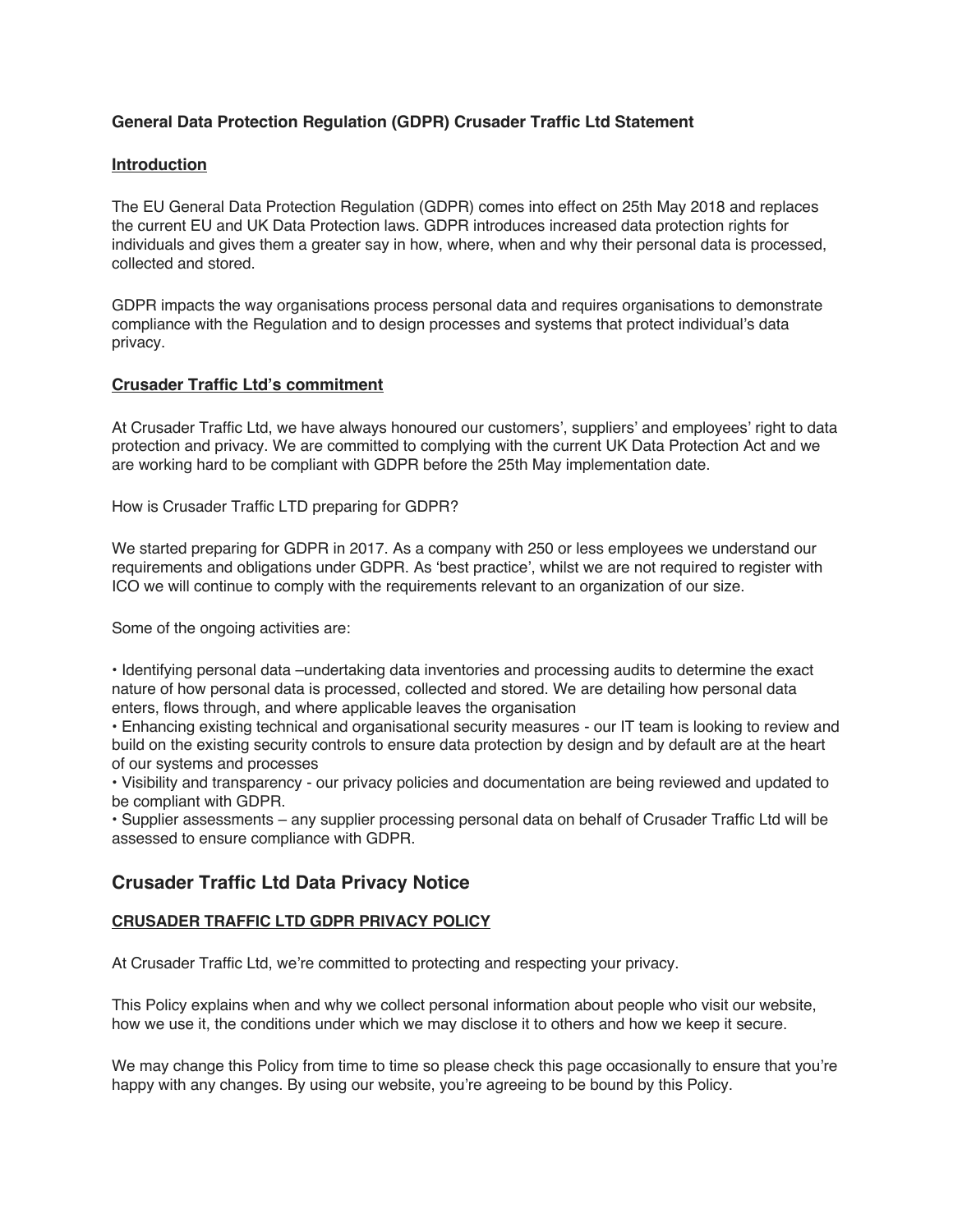Any questions regarding this Policy and our privacy practices should be sent by email to enquiries@crusader.co.uk or write to us at: Crusader Traffic Ltd Unit 1 Fleet Road Industrial Estate Holbeach Lincs. PE12 8LY. Alternatively, you can telephone 01406490011.

### **How do we collect information from you?**

We obtain information about you when you use our website, for example, when you contact us about roles or make enquiries about our services.

## **What type of information is collected from you?**

The personal information we collect might include your name, business name, address, email address and telephone numbers.

## **How is your information used?**

We may use your information to:

- Seek your views or comments on the services we provide;
- Notify you of changes to our services;

• Send you communications which you have requested and that may be of interest such as latest services.

We review our retention periods for personal information on a regular basis. We are legally required to hold some types of information to fulfil our statutory obligations. We will hold your personal information on our systems for as long as is necessary for the relevant activity.

## **Who has access to your information?**

- We will not sell or rent your information to third parties
- We will not share your information with third parties for marketing purposes
- Relevant Crusader Traffic Ltd employees.

#### **Your choices**

You have a choice about whether you wish to receive information from us or not. If you do not want to receive direct communications from us, then you can select your choices by ticking the relevant boxes situated on the forms on which we collect your information.

We will not contact you for marketing purposes by email, phone or text message unless you have given your prior consent. We will not contact you for marketing purposes by any means from May 25th 2018 if you have indicated that you do not wish to be contacted. You can change your marketing preferences at any time by contacting us by email: enquiries@crusadertm.co.uk or telephone on 01406490011.

#### **How you can access and update your information**

The accuracy of your information is important to us. We're working on ways to make it easier for you to review and correct the information that we hold about you. In the meantime, if you change email address, or any of the other information we hold is inaccurate or out of date, please email us at: enquiries@crusadertm.co.uk , or write to us at: Crusader Traffic Ltd Unit 1 Fleet Road Ind. Estate, Holbeach Lincs PE12 3RE . Alternatively, you can telephone 01406490011.

You have the right to ask for a copy of the information Crusader Traffic Ltd hold about you.

#### **Links to other websites**

Our website may contain links to other websites run by other organisations. This privacy policy applies only to our website, so we encourage you to read the privacy statements on the other websites you visit.